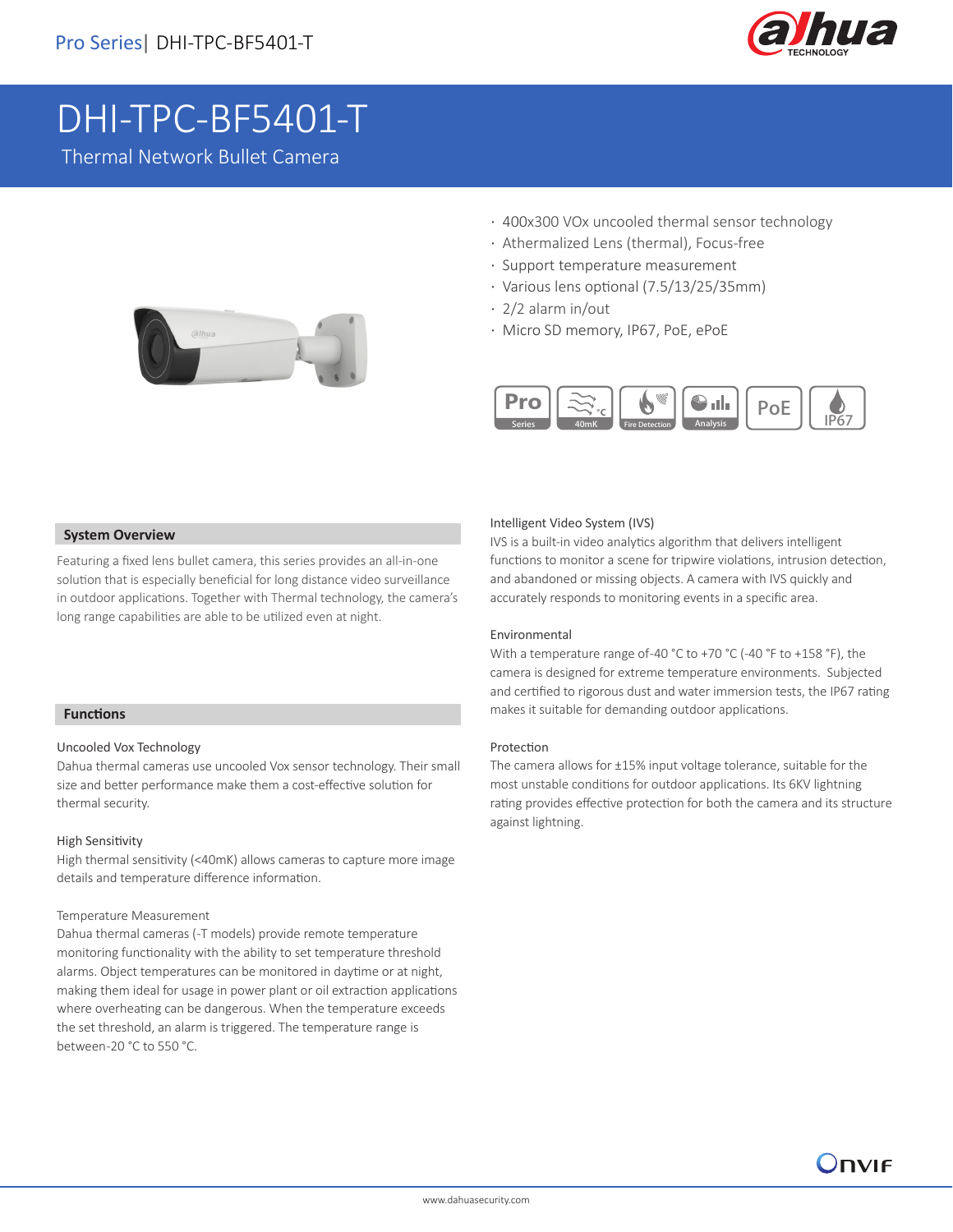

# **Technical Specification**

| rmal Car<br>1Ar | ۱era |
|-----------------|------|

| ם רחווה. במונדדת           |                                                                                            |
|----------------------------|--------------------------------------------------------------------------------------------|
| <b>Image Sensor</b>        | Vanadium Oxide Uncooled Focal Plane Detector                                               |
| Effective Pixels           | 400(H)x300(V)                                                                              |
| Pixel Size                 | $17 \mu m$                                                                                 |
| Thermal Sensitivity (NETD) | $\leq$ 40mK@f/1.0                                                                          |
| Spectral Range             | $8\mu m - 14\mu m$                                                                         |
| <b>Image Setting</b>       | Brightness/Sharpness/ROI/AGC/FFC/3D DNR                                                    |
| <b>Color Palettes</b>      | 18(Whitehot/Blackhot/Ironrow/Icefire/<br>Fusion/Rainbow/Globow/Iconbow1/<br>(conbow2 .etc. |

## Thermal Lens

| Lens Type                                                  | Fixed/F1.0                             |                                      |                                        |                                     |
|------------------------------------------------------------|----------------------------------------|--------------------------------------|----------------------------------------|-------------------------------------|
| <b>Focus Control</b>                                       | Athermalized, Focus-free               |                                      |                                        |                                     |
| Focal Length                                               | 7.5mm                                  | 13mm                                 | 25mm                                   | 35mm                                |
| Angle of View                                              | $H: 53.7^{\circ}$<br>$V: 39.7^{\circ}$ | $H: 30.2^{\circ}$<br>$V: 22.6^\circ$ | $H: 15.5^{\circ}$<br>$V: 11.6^{\circ}$ | $H: 11.1^{\circ}$<br>$V: 8.3^\circ$ |
| Effective Distance $(1)$<br>Man(1.8m*0.5m)                 | D(2): 221m<br>R(3):57m<br>(4):28m      | D: 382m<br>R: 98m<br>1:49m           | D: 735m<br>R: 189m<br>1:95m            | D: 1030m<br>R: 265m<br>1:132m       |
| <b>Effective Distance</b><br>Vehicle(4m <sup>*</sup> 1.4m) | D: 490m<br>R: 126m<br>1:63m            | D: 850m<br>R: 219m<br>1:109m         | D: 1634m<br>R: 420m<br>1:210m          | D: 2288m<br>R: 588m<br>1:294m       |

## Temperature Measurement

| <b>Temperature Range</b>                       | Low Temperature Mode: -20°C to +150°C (-4°F to<br>$+302$ °F)<br>High Temperature Mode: 0°C to +550°C (+34°F to<br>$+1022^{\circ}F$ |
|------------------------------------------------|------------------------------------------------------------------------------------------------------------------------------------|
| <b>Focus Control</b>                           | Max (±2°C, ±2%)<br>Operating Temperature: -20°C to +60°C (-4°F to<br>$+140^{\circ}F$                                               |
| <b>Focus Control</b>                           | Spot: 12<br>line: 12<br>Area: 12<br>Support 12 rules simultaneously                                                                |
| Video                                          |                                                                                                                                    |
| Compression                                    | H.265 / H.264 / MJPEG                                                                                                              |
| Frame Rate                                     | Main Stream:<br>Thermal: 1280x1024 / 720P / 400x300 @25/30fps                                                                      |
|                                                | Sub Stream:<br>Thermal: 640x512 / 400x300 @25/30fps                                                                                |
| <b>Bit Rate Control</b>                        | CBR/VBR                                                                                                                            |
| <b>Bit Rate</b>                                | H.264: 640 ~ 8192Kbps                                                                                                              |
| <b>Motion Detection</b>                        | Off/On (4 zone, Rectangle)                                                                                                         |
| Region of Interest                             | Off/On (4 zone)                                                                                                                    |
| <b>Electronic Image Stabilization</b><br>(EIS) | <b>NA</b>                                                                                                                          |
| Digital Zoom                                   | 4x(19 levels)                                                                                                                      |
| Flip                                           | $180^\circ$                                                                                                                        |
| Mirror                                         | Off/On                                                                                                                             |

| Off/On (4 area, Rectangle)                                                                                                                                       |
|------------------------------------------------------------------------------------------------------------------------------------------------------------------|
|                                                                                                                                                                  |
| G.711A / G.711Mu / AAC / PCM                                                                                                                                     |
|                                                                                                                                                                  |
| Tripwire, Intrusion                                                                                                                                              |
| Fire detection & alarm, Cold/Hot spot trace,<br>Human/Vehicle classification                                                                                     |
|                                                                                                                                                                  |
| <b>RJ-45</b>                                                                                                                                                     |
| IPv4/IPv6, HTTP, HTTPS, SSL, TCP/IP, UDP, UPnP,<br>ICMP, IGMP, SNMP, RTSP, RTP, SMTP, NTP, DHCP,<br>DNS, PPPOE, DDNS, FTP, IP Filter, QoS, Bonjour,<br>802.1x    |
| ONVIF Profile S & G, API                                                                                                                                         |
| Unicast/Multicast                                                                                                                                                |
| 10 Users/20 Users                                                                                                                                                |
| Micro SD (256GB)<br>Memory status display (Normal / Error / Active /<br>Formatting / Lock),<br>NAS (Network Attached Storage), Local PC for<br>instant recording |
| >IE8, <chrome42, <firefox42<="" td=""></chrome42,>                                                                                                               |
| SmartPSS, DSS                                                                                                                                                    |
|                                                                                                                                                                  |
| CE (EN 60950: 2000) FCC (FCC Part 15 SubpartB)                                                                                                                   |
|                                                                                                                                                                  |
| 1 Port (CVBS/BNC)                                                                                                                                                |
| $1/1$ In/Out                                                                                                                                                     |
| Support                                                                                                                                                          |
| 2/2 In/Out                                                                                                                                                       |
|                                                                                                                                                                  |
| DC 12V/PoE/ePoE                                                                                                                                                  |
| Max. 13W                                                                                                                                                         |
|                                                                                                                                                                  |
| -40°C ~+70°C (-40°F ~+158°F)/Less than 95% RH<br>* Start up should be done at above-40°C (-40°F)                                                                 |
| -40°C ~+70°C (-40°F ~ +158°F)/Less than 95% RH                                                                                                                   |
| <b>IP67</b>                                                                                                                                                      |
|                                                                                                                                                                  |
| Metal                                                                                                                                                            |
| 291mm× 103mm× 97mm (11.46" x 4.06" x 3.82")                                                                                                                      |
| 1.5Kg (3.31 lb)                                                                                                                                                  |
| 1.9Kg (4.19 lb)                                                                                                                                                  |
|                                                                                                                                                                  |